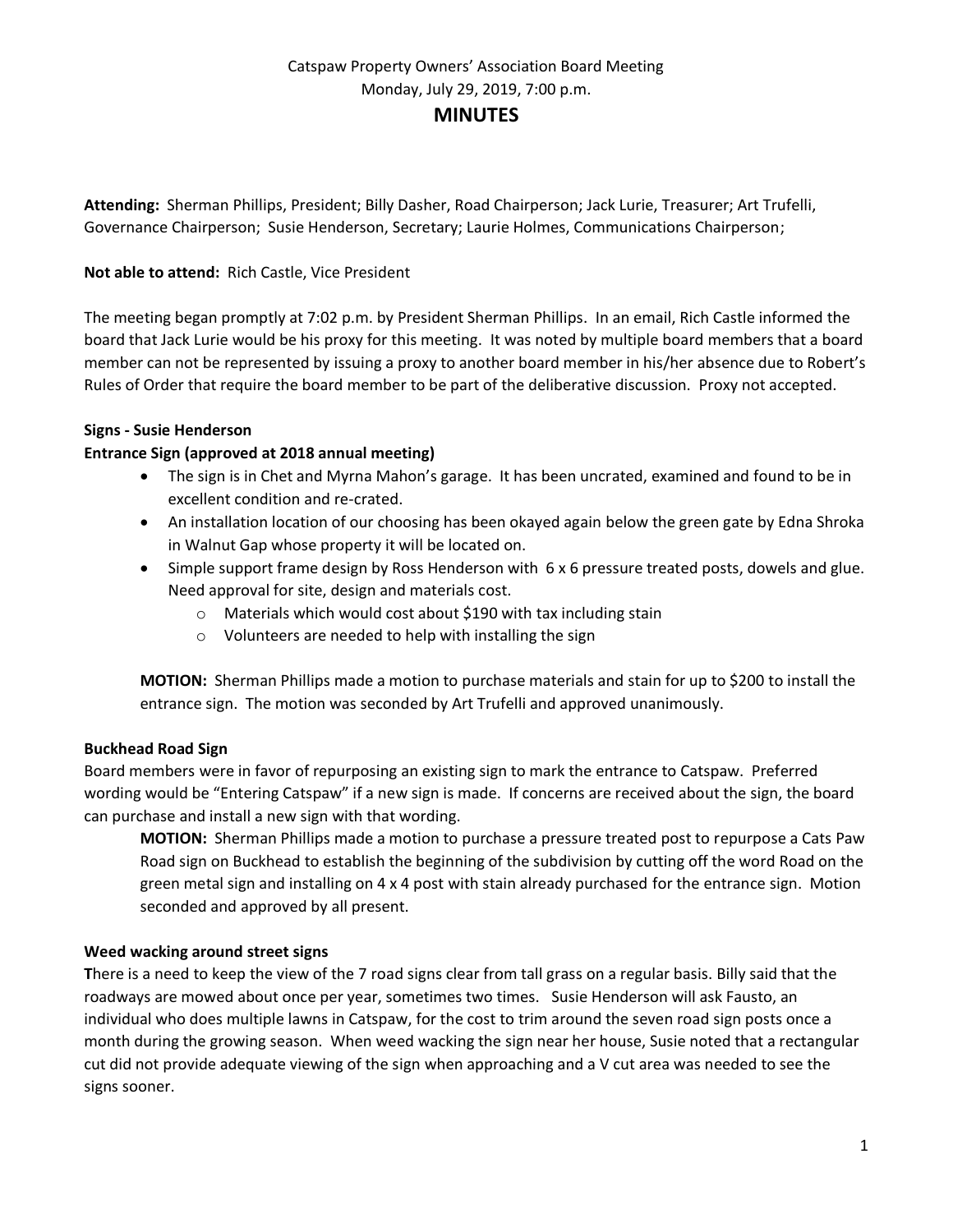### **Tree issues** –

**Arborist Recommendation to Remove 12 Trees:** Sherman Phillips commented that we still need to address the tree issue in the right of way. The arborist came last fall and tagged 12 trees which will become a problem over the next 10 years, but was not concerned about the hemlock trees which have been of concern to some board members. The first quote to cut the 12 trees was for \$1,000 by Desten McCall and was not a priority for him at that price. He would like to haul the wood away to burn. Three individuals/companies agreed to do the work, but no one has done it to date at the price of \$1,000. It was agreed that Susie would contact Desten McCall. Laurie will contact Jessie. Jack offered to contact New Creations who said they would not do the work until they were not busy. Information about contractors will be shared using a board email chain. It was agreed that up to \$2,000 could be paid to get the work done. For \$2,000, they would be felled and perhaps limbed. A deadline of the end of August was established for the work to be completed.

**Tree Letter prepared by Carol Field:** Laurie Holmes will resend the letter prepared by Carol Field regarding dead trees in the right of way to all board members when she arrives in Catspaw. All board members are asked to review the letter and send their comments in an email to the entire board. It is thought that the letter should be sent to property owners, especially those who do not come to Catspaw often.

## **Status of Road Plan** – **short, medium and long term plans**

Discussion: Sherman suggested that we need to keep track of road work accomplished. In particular, we need to document the location of underground utilities and culverts on other maps. Sherman said that he is most concerned about the underground utilities that are on or in the ditch not the ones up on the banks. Culverts should be mapped and a labelling system devised with approximate age or condition noted.

The 5 yr plan would be to replace a few culverts at a time. This would show some effort to document.

Billy Dasher, Road Chairperson, did not think that the committee could adequately inspect the culverts to determine their condition. He said his long range plan is to take care of issues as they arise and do it cost effectively. Goal is to keep the roads in the best condition and as cost effectively as possible. He also said that we should move to using plastic culverts.

**Documentation:** Susie suggested that we create a Google Document that is linked to on the website to keep road work documentation so any property owner can see what work has been done.

Billy Dasher said that you can't anticipate the cost of repairing the roads after a large rain. He outlined how hard it is to keep track of culverts, road work with changing contractors and road committee members. Susie Henderson said that for those very reasons, changing personnel – committee members and contractors, and continuing work, it is important to keep track of road work and expenditures as institutional knowledge. Billy agreed that knowledge would be helpful. Susie will create the Google document.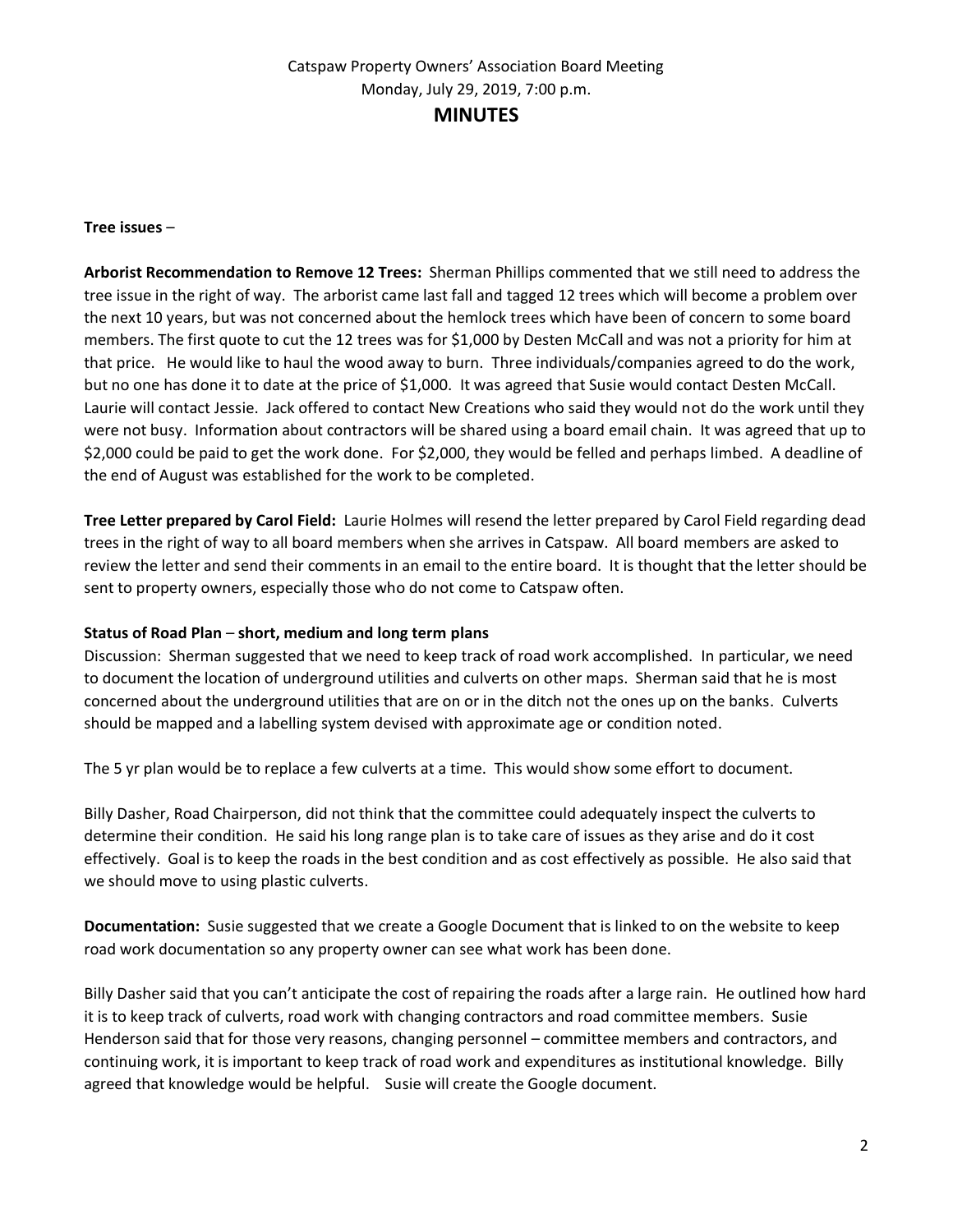A long discussion ensued that using existing knowledge from Frontier would be helpful to establish where underground utilities are located. No one wanted to contact Frontier or could identify a local Frontier location to contact. It was decided that dialing 811 would be a good alternative. Jack Lurie said that the 811 private contractor is very busy and could not do additional work for us. Sherman Phillips wondered if anyone knew of a private contractor to help locate underground utilities. No one was identified. The association can make use of 811 and has in the past when digging to replace the culvert near the Henderson's house.

**Road Maintenance:** Susie Henderson was asked by Sherman Phillips to talk about water running down Chip's Lane and Buckhead roadbed. She described that due to snow removal equipment damaging Chip's Lane last winter, rain water is not going in the ditch, but running down the road and washing it out. Because of 2019 grading on Buckhead and not finishing the gravel, water is running down the road and washing out gravel added on Buckhead in previous years. She said that there is culvert on upper Chip's Lane that is rusted out and water is running underneath the culvert. Billy Dasher asked her which culvert it is. Susie said that is hard to say since there is no labelling system.

Billy Dasher listed his priority road maintenance issues as:

- 1. Cats Paw Road
	- o at Walnut Gap Rd needs work due to poor driving
	- o below the Henderson's home needs some work
	- o at Billy's driveway which he took care of with his tractor
	- o at Art Trufelli's driveway
- 2. Rusty Ridge
	- o erosion at the upper and lower ends
- 3. Chip's Lane
	- o upper end
- 4. Clayson Road
	- o top end is eroded and beat up by bad driving.

Billy Dasher expressed his satisfaction with the recent work done by Scott Farmer who used his motor grader which he believes is far superior to a tractor with a blade. Scott Farmer is not returning his calls. He would consider using DirtPlus again if he can't get Scott to do the work. Susie Henderson expressed concern about having DirtPlus do the work due to the damage that they did to the roads the last time they graded at Catspaw.

Susie Henderson inquired about mowing the Right of Way. No one has been contacted yet, but Billy Dasher agreed it was time to mow and find someone to do the work.

## **Nominations – Art Trufelli**

Art indicated that he currently has no nominations for the positions of President, Secretary and Road Chairperson. Sherman Phillips said that he will not run for President next year. When asked if she would run for Secretary again, Susie Henderson said she would think about it. Art Trufelli asked Susie Henderson if she will send out the next notification in a timely manner. She said, "yes".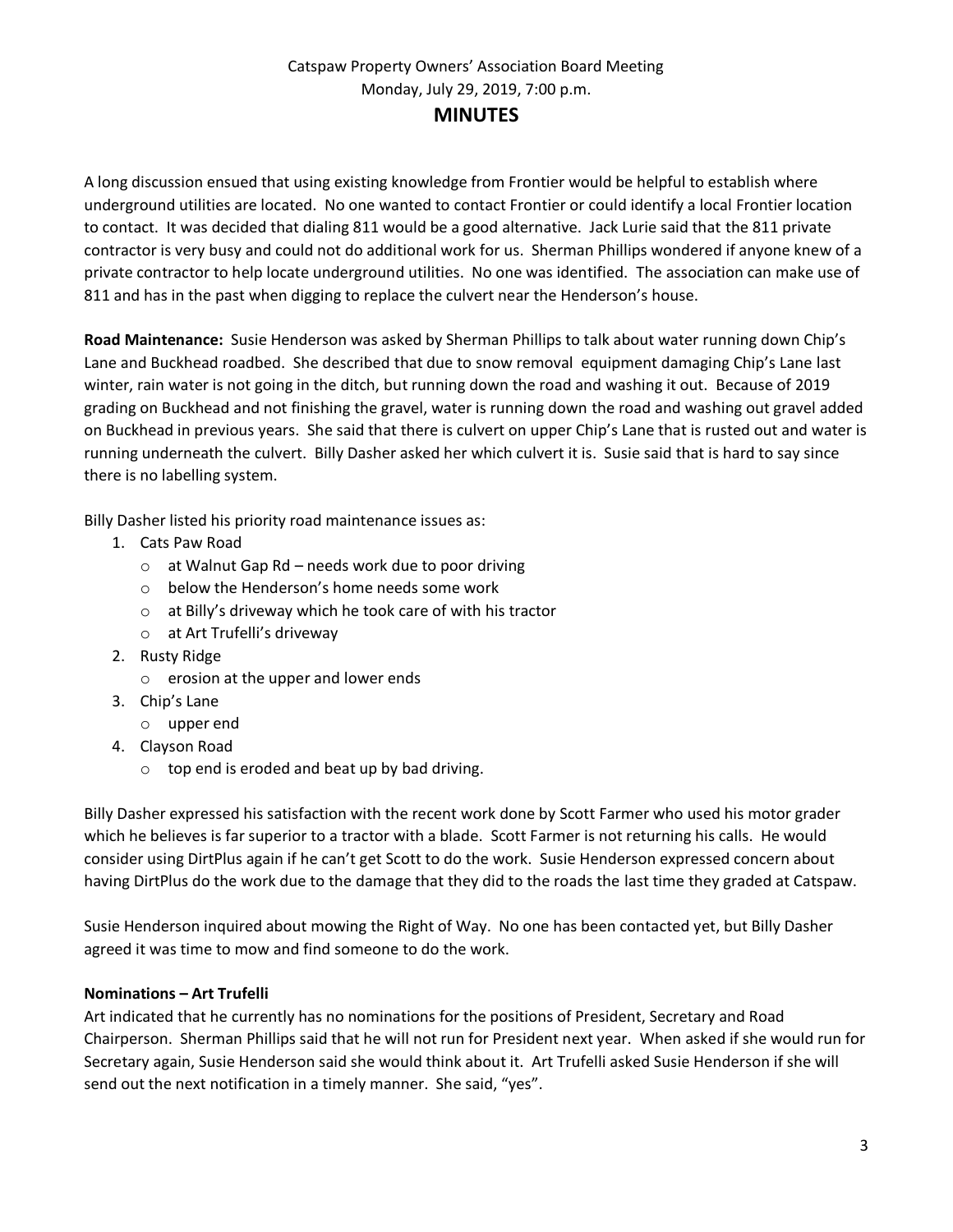Sherman commented that Jack has combined lots. Jack did not know if there would be any impact on lowering taxes.

## **New Business**

Ross Henderson raised the issue of ingress and egress if a large lot is subdivided as our bylaws do not address the issue as to who is responsible for building the roads. Catspaw has some large lots of up to 44 acres that could be subdivided. Jack Lurie said that the county would be involved in subdividing any lots due to the steepness. Jack Lurie asked if Helen Geiger received board approval to subdivide her lot. Susie Henderson said she did not receive board approval. Susie Henderson said that the Jackson County Slope Ordinance will impact the size of a lot that can be formed from subdividing. Sherman Phillips suggested that we need verbiage to require that any new roads must be brought up to a standard in order for maintenance be accepted. Art Trufelli will review the bylaws and covenants on returning home regarding this issue for documentation by the association.

## **2018 Draft Annual Meeting Minutes Discussion – Susie Henderson**

Rich Castle questioned a motion made and passed that was documented in the draft 2018 annual meeting minutes expressing the board's writing and sending a letter regarding the Board's opposition to the nearby gun range. Jack Lurie corrected Rich's recollection as there was a motion which passed requiring the board to compose and send the letter. Susie Henderson said that the annual meeting minutes were written based on the meeting recording which can be made available to others.

### **Meeting planning – Susie Henderson**

- The meeting location has been "penciled in" for the Cashiers' Public Library from 9 a.m. to 2 p.m. **The board voted in favor of having the luncheon at the library** again due to good attendance, parking and how simple it was to have there.
- Website the 2019 meeting section should be available
- Volunteers to manage Susie will contact Myrna Mahon and Kathi Lurie about planning and managing the coffee time and luncheon
	- o Coffee and treats before meeting
	- o Luncheon

### **Website Updates**

Sherman stressed the need for the website to be up to date as it is the only means for many property owners to stay up to date on what is happening in Catspaw.

### **Gun Range Letter**

There was a motion passed at the 2018 annual meeting for the board to write a letter to express the board's objection to the firing range off of Pine Creek Road. Jack Lurie and Billy Dasher said that they recently heard about 30 minutes of firing on Saturday, July 29, 2019. Overall, the level of firing is reduced from last year. Sherman Phillips asked what applies to this property. Jack indicated that it the "Noise Ordinance" applies which is subjective. Anyone can call the Sherriff's office and report firing if it bothers you.